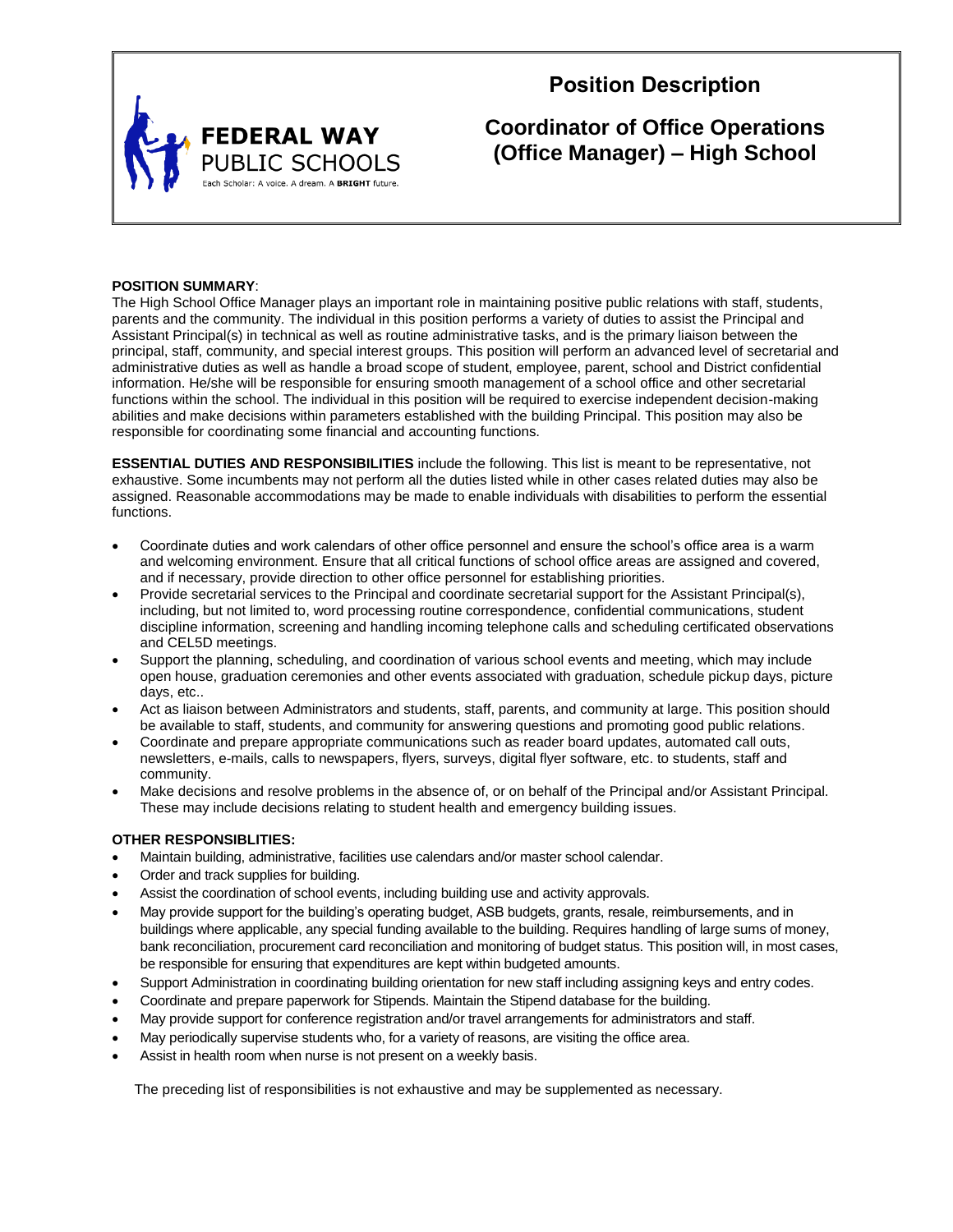### **REQUIRED QUALIFICATIONS:**

## **Education and Experience**

High school diploma or equivalent Three (3) years of increasingly responsible secretarial or administrative assistant experience

#### **ADDITIONAL REQUIREMENTS:**

Work scheduled hours on a consistent basis

#### **PREFERRED QUALIFICATIONS:**

Associate's Degree

#### **CONDITION OF EMPLOYMENT:**

Criminal background clearance Valid Washington State Driver's License

#### **KNOWLEDGE OF:**

School board policies and procedures The District's current integrated accounting system The District's Student Information software Microsoft Word and Excel Publishing software Database Management Leadership skills and best practices in managing people

## **ABILITY TO:**

Organize and perform job responsibilities efficiently and independently without close supervision and able to pay strict attention to detail

Speak, read and follow written or verbal communications: able to proofread

Practice effective safety and security within individual work routines

Develop and maintain positive customer relations with staff, students, parents, and service providers

Work collaboratively with District staff and promote teamwork with co-workers

Practice ethical and professional standards of conduct including the requirements of confidentiality

Relate effectively with parents, staff, students and the public in a multicultural and multiracial community

Gain proficiency with the District's Integrated Accounting System

Gain proficiency with the District's Student Information software

Demonstrate proficiency using an e-mail system and willingness and ability to reach a high level of proficiency with the District's current e-mail system

Operate a variety of modern office equipment including microcomputers and related software

Exhibit proper telephone etiquette

Remain flexible; able to cope with frequent interruptions as part of a daily routine, to multi-task and shift priorities to meet required deadlines

Cope with and assist angry or distraught students, parents, and other community members

Abide by Federal Way Public Schools' Policies and Procedures

Perform job responsibilities with or without reasonable accommodations

## **REQUIRED KNOWLEDGE, SKILLS AND ABILITIES RELATED TO CULTURAL COMPETENCE AND EQUITY:**

Knowledge/awareness of own cultural identity and how this influences behavior, and desire to learn about the cultural identity of others.

Ability to establish and nurture an environment that promotes cultural competence and equitable treatment of staff, students, and patrons of the District.

Ability to understand and hold self and others accountable for promoting the Federal Way Public Schools' commitment to "Each Scholar: A Voice. A Dream. A Bright Future."

Ability to recognize that each person is a unique individual even as we celebrate their group cultural heritage.

**PHYSICAL DEMANDS:** The physical demands described here are representative of those that must be met by an employee to successfully perform the essential functions of this job. Reasonable accommodations may be made to enable individuals with disabilities to perform the essential functions.

While performing the duties of this job, the employee will regularly stand and walk, bend neck and back, use hands for repetitive grasping and pushing/pulling. The employee may occasionally be required to squat, kneel, and use hands for fine manipulation. The employee will constantly be required to sit for extended periods of time and use a computer screen and keyboard, and occasionally be required to climb stairs/ladder, lift and reach overhead, crawl, and lift/carry. The employee must constantly lift/carry up to 5 pounds and must frequently lift /carry up to 10 pounds. The employee will occasionally lift/carry a maximum of 20 lbs. The employee is occasionally required to push/pull a maximum weight of 100 pounds.